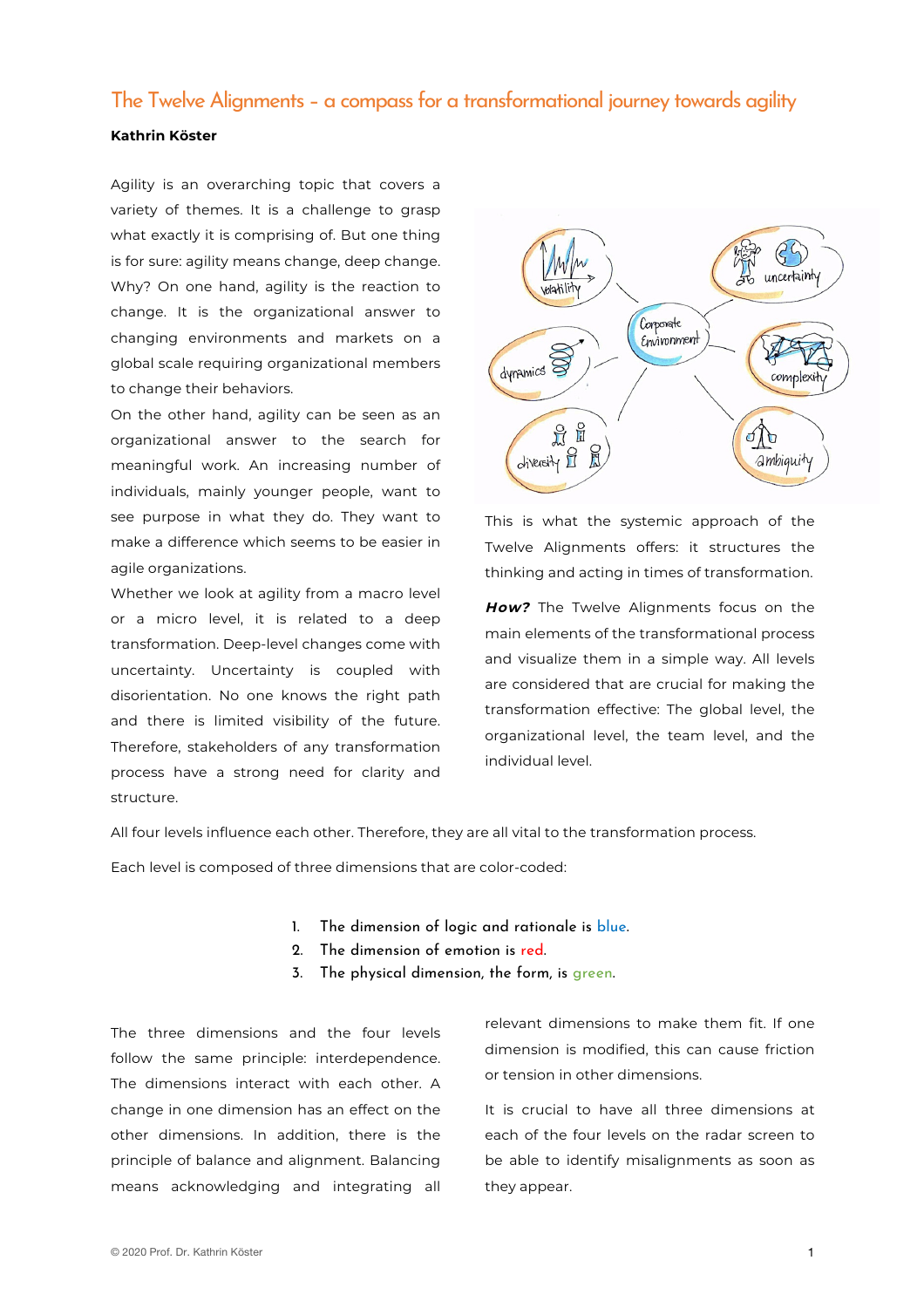With the visualization below, the Twelve Alignments help to develop systemic

It is easier to keep track of the dimensions when they are broken down level by level:

For the individual, the rational is found in the mind, emotions are in the heart, and the physical dimension is in the body. Concerns that are related to change belong to the heart. Typically, the emotional dimension becomes misaligned in the course of transformation. The same can be true for the mental level as the mind needs to open up and allow new ways of thinking. The body also reacts with misalignments showing signs of stress and even illness in a challenging, agile environment.

In any organization, the individual typically works in groups or teams. On a team or group level, we have emotions mainly reflected in communication behavior, be it verbal or nonverbal, whether we are aware of our emotions or not. Who shares which information and how? Who talks with whom and how?

The physical dimension is reflected in the coordination mechanisms – the rules and processes determining effective coordination and collaboration. A typical example for misalignment are days with endless meetings without any final decisions being taken. The rationale is reflected in the projects or the tasks the team is working on. Do all projects make sense related to the overall strategy? If not, are they terminated? If not, why not?

The projects are the direct link to the next level, the organizational level. The entire portfolio of projects forms the organization's strategy which can also be seen as the mind of the organization, if we look at an organization as an organism like a human being. The structure would be equivalent to

intelligence. Systemic intelligence, in turn, is an essential skill for an agile leader.



the body, and the organization's culture to the human heart.

Organizations need to be aligned with their environment if they want to exist and grow long term. They contribute to a healthy global community if they go beyond material needs, reflected in 'profits', and include the needs of the environment, 'planet', as well as fundamental human needs of meaning, belonging and appreciation, reflected in 'people'.

To close the loop, a balanced individual needs a balanced macro-environment in terms of sufficient financial resources well distributed, a sound natural environment, and societies where human needs are met in a way that promotes a peaceful coexistence. Vice versa, a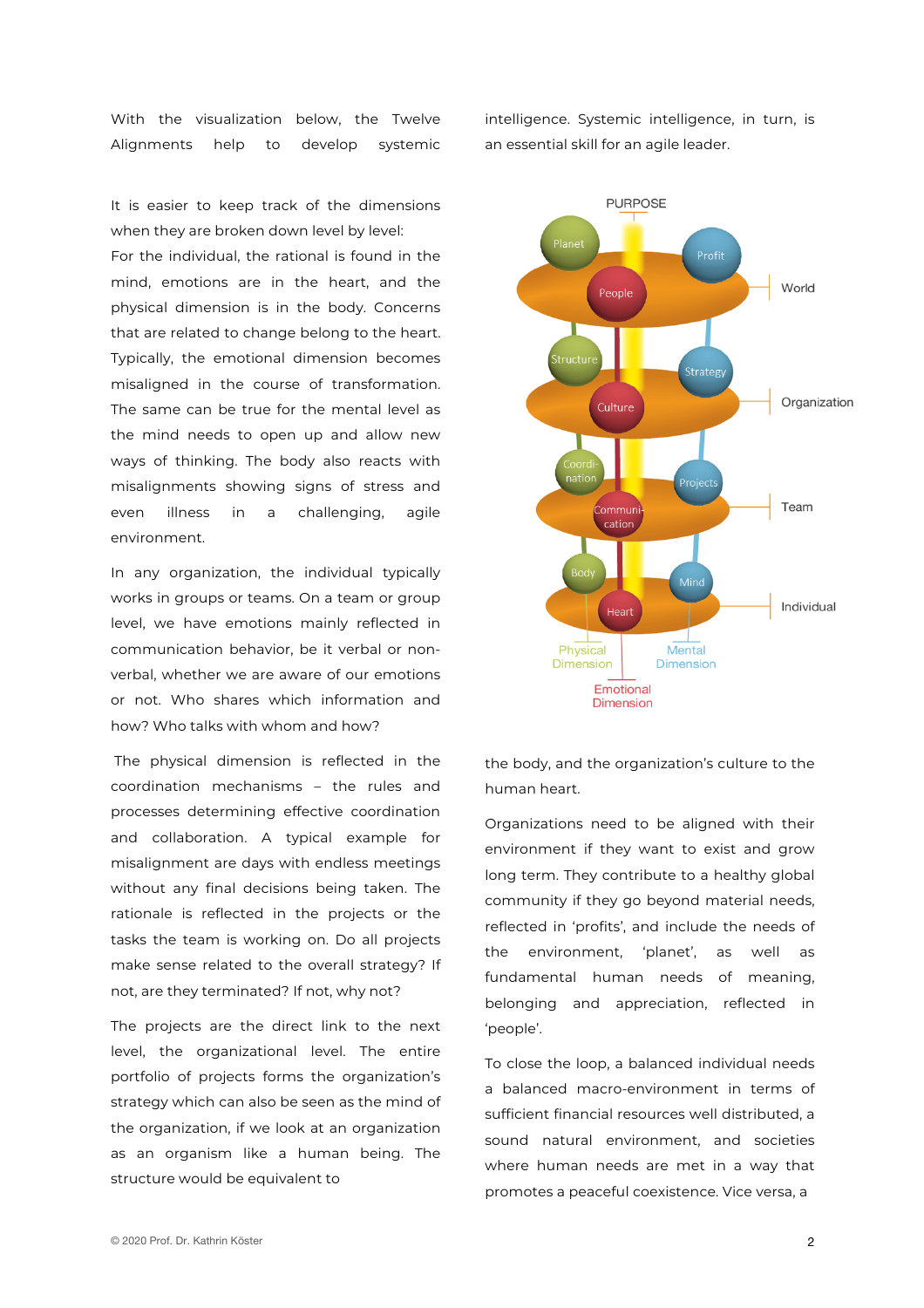balanced individual has a positive impact on balancing the macro-environment through the involvement in organizations of his or her choice.

All four levels with its dimensions are aligned by 'purpose'. Purpose deals with the essence of the organization: why does it exist at all? What needs does it serve? The purpose is comparable to an organism's spine providing stability yet allowing for agility. Like nerves, all organizational members are connected to the spine providing and developing passion. To be connected, all members have to be aware of the entire system as well as their personal purpose, comprising their strengths and their key motivation. A clear and present purpose on all levels is the pre-condition for a healthy organization.

Transformational journeys towards agility need to focus on the organization's purpose as it functions as a 'natural aligner'. On a microlevel, it helps attracting individuals whose personal purpose and passion overlap with the team's and organization's purpose. On a macro-level, the purpose can be seen in a broad sense to contribute to a re-alignment of the three dimensions' profit, planet and people. Thus, purpose-driven organizations follow an inherent triple bottom line approach, namely the reconciliation of financial needs

with the needs of the organization's stakeholders and the needs of our planet.

With reference to the Twelve Alignment chart above, we can repeat the breakdown process. This time, we do it top-down. The purpose and the triple bottom line approach is key input for strategy crafting. The strategy answers the 'What Question': What are the deliverables of the organization and what are its future aspirations? The spheres of Structure and Culture answer the 'How Questions': How is the organization designed (Structure), and how do people collaborate to realize their common purpose (Culture).

To create alignment throughout the organization, all units or teams have to be synchronized. Each of them has to check how its project portfolio reflects the overall strategy. It needs to ensure that all team members are connected in a transparent and effective way. Smart communication is crucial to realize the team members' purpose. It is built on the integration of everybody's strengths and clarity on the stakeholders' needs.

The individual is the fundament of the organization. It is vital that individuals develop themselves in order to thrive in an agile environment. They will contribute best to the organization if they display CORAFA-qualities: being **c**ourageous, **o**pen-minded, **r**esilient, **a**ppreciative, **f**ocussed, and **a**ction-oriented

The approach of the Twelve Alignments as such is suited to turn the entire organization **CORAFA**:

#### **COURAGE:**

The 12 Alignments provide the structure along which organizations can move on their transformation path towards greater agility. They serve as a compass. With impulses on HOW to change, they facilitate navigation and thus encourage moving forward.

#### **OPEN-MINDEDNESS:**

The model provides a helicopter view by reducing complexity without over-simplification. It widens horizons with the integration of different levels and dimensions.